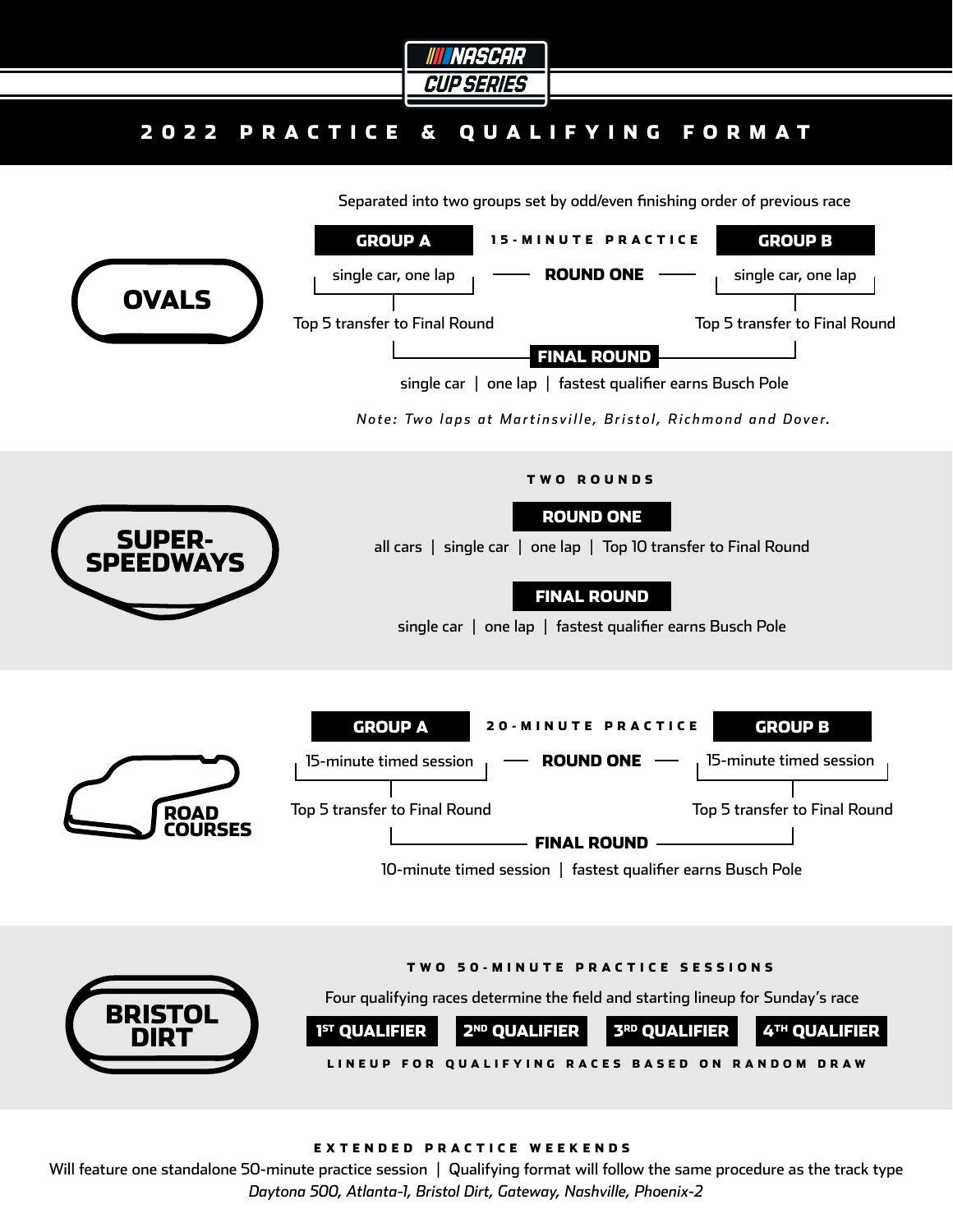

# 2022 PRACTICE & QUALIFYING FORMAT



### 20-MINUTE PRACTICE FOR ALL CARS

all cars | single car | one lap

*Note: Two laps at Martinsville, Bristol, Richmond and Dover.* 

# **SUPER** SPEEDW

#### TWO ROUNDS

ROUND ONE

all cars | single car | one lap | Top 10 transfer to Final Round

FINAL ROUND

single car | one lap | fastest qualifier earns pole





#### EXTENDED PRACTICE WEEKENDS

Will feature one standalone 50-minute practice session | Qualifying format will follow the same procedure as the track type *Daytona-1, Atlanta-1, Portland, Nashville, Phoenix-2*